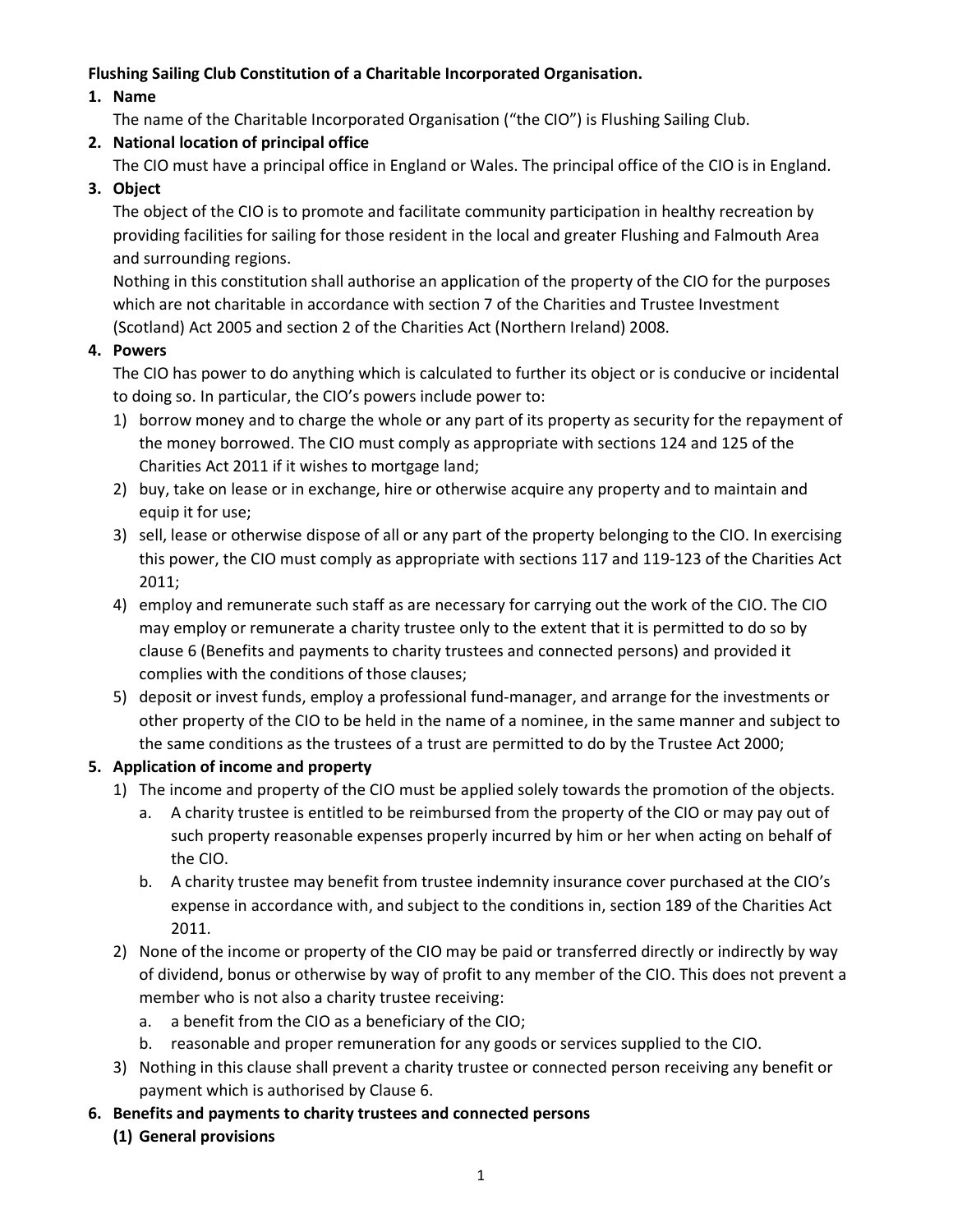No charity trustee or connected person may:

- a. buy or receive any goods or services from the CIO on terms preferential to those applicable to members of the public;
- b. sell goods, services, or any interest in land to the CIO;
- c. be employed by, or receive any remuneration from, the CIO;
- d. receive any other financial benefit from the CIO;

unless the payment or benefit is permitted by sub-clause (2) of this clause, or authorised by the court or the prior written consent of the Charity Commission ("the Commission") has been obtained. In this clause, a "financial benefit" means a benefit, direct or indirect, which is either money or has a monetary value.

## (2) Scope and powers permitting charity trustees' or connected persons' benefits

- a. A charity trustee or connected person may receive a benefit from the CIO as a beneficiary provided that it is available generally to the beneficiaries of the CIO.
- b. A charity trustee or connected person may enter into a contract for the supply of services, or of goods that are supplied in connection with the provision of se–rvices, to the CIO where that is permitted in accordance with, and subject to the conditions in, section 185 to 188 of the Charities Act 2011.
- c. Subject to sub-clause (3) of this clause a charity trustee or connected person may provide the CIO with goods that are not supplied in connection with services provided to the CIO by the charity trustee or connected person.
- d. A charity trustee or connected person may receive interest on money lent to the CIO at a reasonable and proper rate which must be not more than the Bank of England bank rate (also known as the base rate).
- e. A charity trustee or connected person may receive rent for premises let by the charity trustee or connected person to the CIO. The amount of the rent and the other terms of the lease must be reasonable and proper. The charity trustee concerned must withdraw from any meeting at which such a proposal or the rent or other terms of the lease are under discussion.
- f. A charity trustee or connected person may take part in the normal trading and fundraising activities of the CIO on the same terms as members of the public.

### (3) Payment for supply of goods only – controls

The CIO and its charity trustees may only rely upon the authority provided by sub-clause (2)(c) of this clause if each of the following conditions is satisfied:

- a. The amount or maximum amount of the payment for the goods is set out in a written agreement between the CIO and the charity trustee or connected person supplying the goods ("the supplier").
- b. The amount or maximum amount of the payment for the goods does not exceed what is reasonable in the circumstances for the supply of the goods in question.
- c. The other charity trustees are satisfied that it is in the best interests of the CIO to contract with the supplier rather than with someone who is not a charity trustee or connected person. In reaching that decision the charity trustees must balance the advantage of contracting with a charity trustee or connected person against the disadvantages of doing so.
- d. The supplier is absent from the part of any meeting at which there is discussion of the proposal to enter into a contract or arrangement with him or her or it with regard to the supply of goods to the CIO.
- e. The supplier does not vote on any such matter and is not to be counted when calculating whether a quorum of charity trustees is present at the meeting.
- f. The reason for their decision is recorded by the charity trustees in the minute book.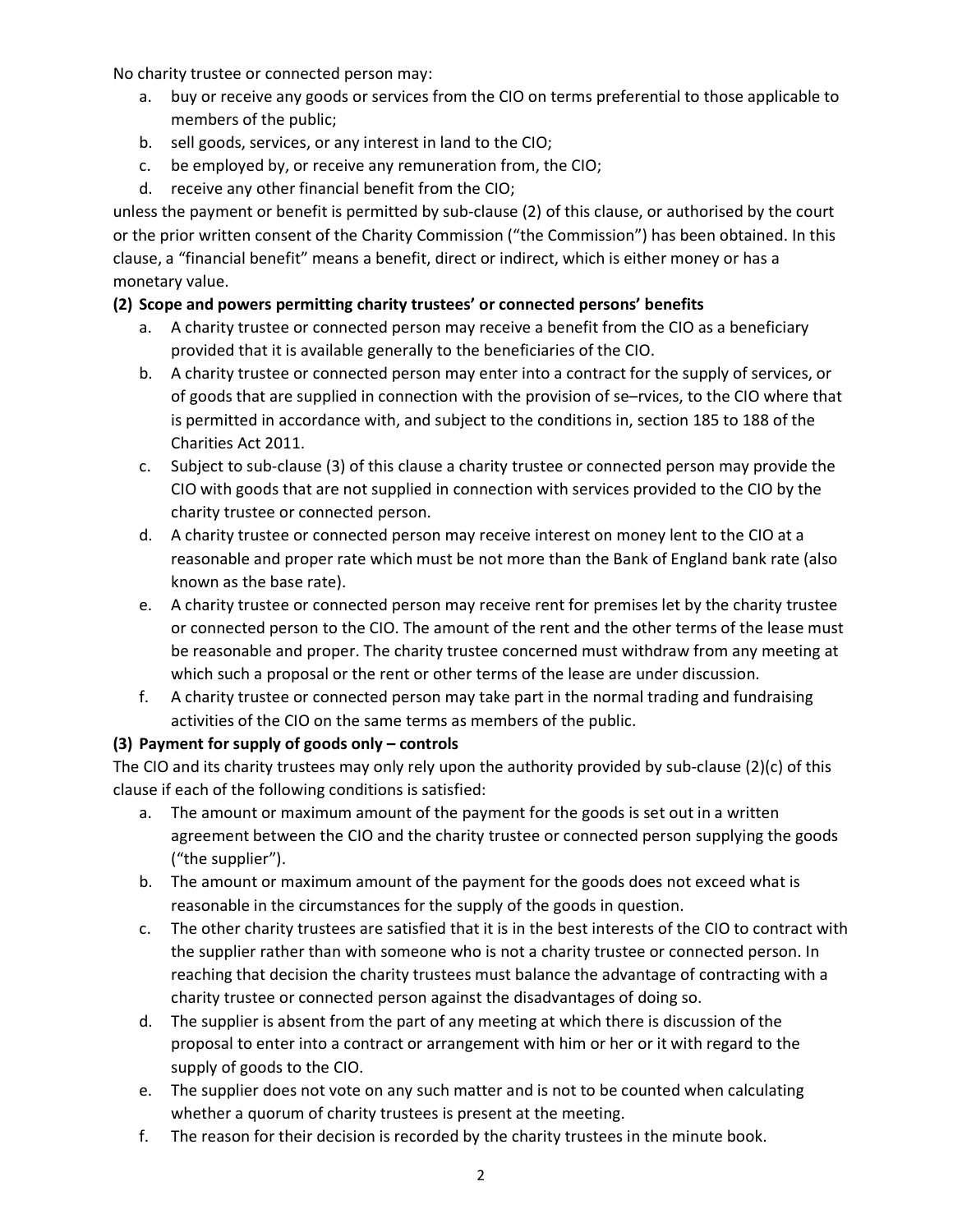- g. A majority of the charity trustees then in office are not in receipt of remuneration or payments authorised by clause 6.
- (3) In sub-clauses (2) and (3) of this clause:
	- a. "the CIO" includes any company in which the CIO: i.holds more than 50% of the shares; or
		- ii. controls more than 50% of the voting rights attached to the shares; or
		- iii. (iii) has the right to appoint one or more directors to the board of the company;
	- b. "connected person" includes any person within the definition set out in clause 30 (Interpretation);

# 7. Conflicts of interest and conflicts of loyalty

# A charity trustee must:

- 1) declare the nature and extent of any interest, direct or indirect, which he or she has in a proposed transaction or arrangement with the CIO or in any transaction or arrangement entered into by the CIO which has not previously been declared; and
- 2) absent himself or herself from any discussions of the charity trustees in which it is possible that a conflict of interest will arise between his or her duty to act solely in the interests of the CIO and any personal interest (including but not limited to any financial interest).
- 3) Any charity trustee absenting himself or herself from any discussions in accordance with this clause must not vote or be counted as part of the quorum in any decision of the charity trustees on the matter.

# 8. Liability of members to contribute to the assets of the CIO if it is wound up

- 1) If the CIO is wound up, each member of the CIO is liable to contribute to the assets of the CIO such amount (but not more than £1) as may be required for payment of the debts and liabilities of the CIO contracted before that person or organisation ceases to be a member, for payment of the costs, charges and expenses of winding up, and for adjustment of the rights of the contributing members among themselves.
- 2) In sub-clause (1) of this clause "member" includes any person or organisation that was a member of the CIO within 12 months before the commencement of the winding up.
- 3) But subject to that, the members of the CIO have no liability to contribute to its assets if it is wound up, and accordingly have no personal responsibility for the settlement of its debts and liabilities beyond the amount that they are liable to contribute.

# 9. Membership of the CIO

# (1) Admission of new members

# a. Eligibility

Membership of the CIO is open to anyone who is interested in furthering its purposes, and who, by applying for membership, has indicated his, her or its agreement to become a member and acceptance of the duty of members set out in sub-clause (3) of this clause.

A member may be an individual, a corporate body, or an individual or corporate body representing an organisation which is not incorporated.

# b. Admission procedure

# The charity trustees:

- i. may require applications for membership to be made in any reasonable way that they decide;
- ii. may refuse an application for membership if they believe that it is in the best interests of the CIO for them to do so;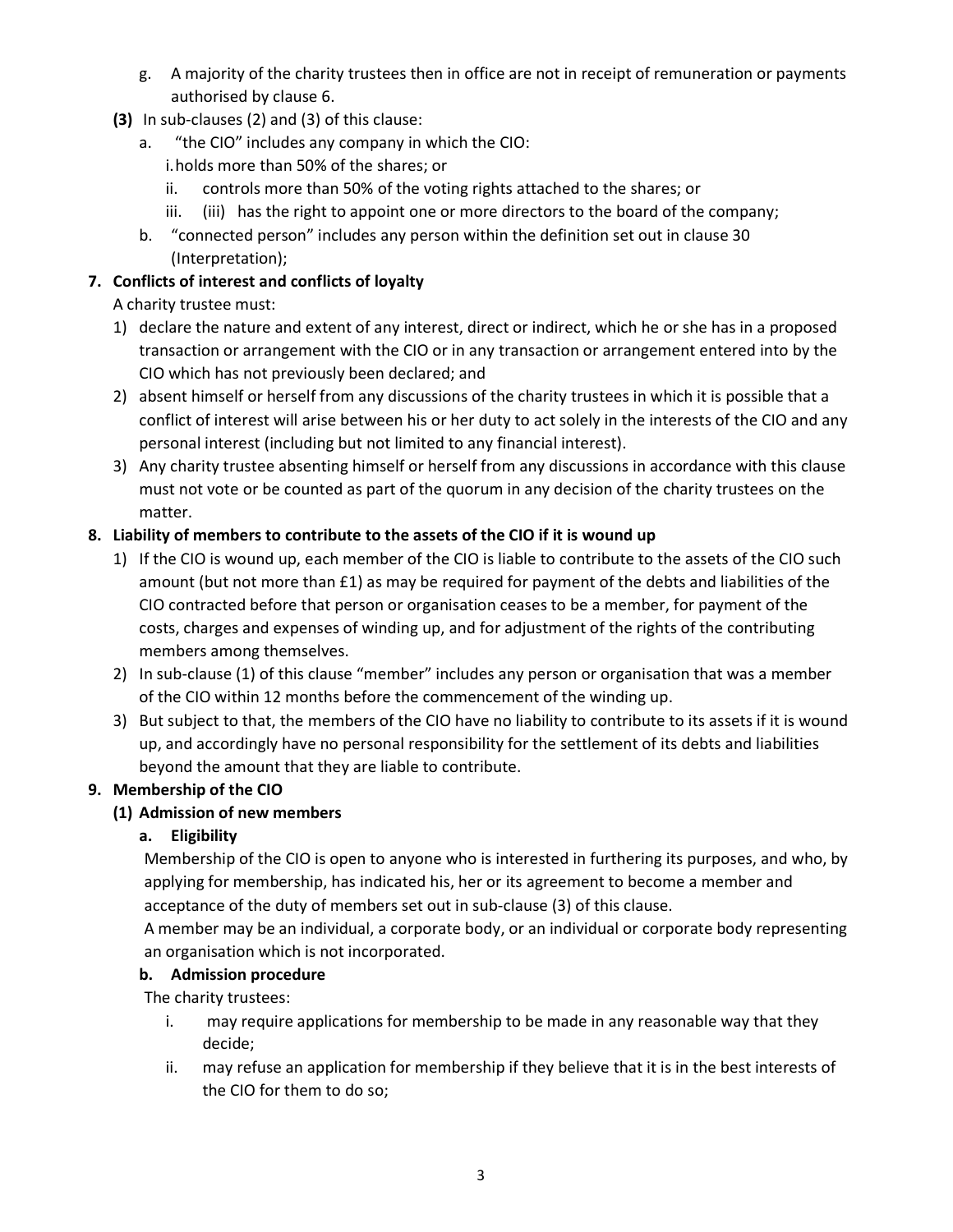- iii. shall, if they decide to refuse an application for membership, give the applicant their reasons for doing so, within 21 days of the decision being taken, and give the applicant the opportunity to appeal against the refusal; and
- iv. shall give fair consideration to any such appeal, and shall inform the applicant of their decision, but any decision to confirm refusal of the application for membership shall be final.

# (2) Transfer of membership

Membership of the CIO cannot be transferred to anyone else except in the case of an individual or corporate body representing an organisation which is not incorporated, whose membership may be transferred by the unincorporated organisation to a new representative. Such transfer of membership does not take effect until the CIO has received written notification of the transfer.

# (3) Duty of members

It is the duty of each member of the CIO to exercise his or her powers as a member of the CIO in the way he or she decides in good faith would be most likely to further the purposes of the CIO.

## (4) Termination of membership

- a. Membership of the CIO comes to an end if:
	- i.the member dies, or, in the case of an organisation (or the representative of an organisation) that organisation ceases to exist; or
	- ii. the member sends a notice of resignation to the charity trustees; or
	- iii. any sum of money owed by the member to the CIO is not paid in full within 3 months of its falling due; or
	- iv. The member does not pay the membership fee by the date of the next AGM; or
	- v. the charity trustees decide that it is in the best interests of the CIO that the member in question should be removed from membership, and pass a resolution to that effect.
- b. Before the charity trustees take any decision to remove someone from membership of the CIO they must:

i.inform the member of the reasons why it is proposed to remove him, her or it from membership;

- ii. give the member at least 21 clear days notice in which to make representations to the charity trustees as to why he, she or it should not be removed from membership;
- iii. at a duly constituted meeting of the charity trustees, consider whether or not the member should be removed from membership;
- iv. consider at that meeting any representations which the member makes as to why the member should not be removed; and
- v. allow the member, or the member's representative, to make those representations in person at that meeting, if the member so chooses.

# (5) Membership fees

The CIO may require members to pay reasonable membership fees to the CIO.

# (6) Informal or associate (non-voting) membership

- a. The charity trustees may create associate or other classes of non-voting membership, and may determine the rights and obligations of any such members (including payment of membership fees), and the conditions for admission to, and termination of membership of any such class of members.
- b. Other references in this constitution to "members" and "membership" do not apply to nonvoting members, and non-voting members do not qualify as members for any purpose under the Charities Acts, General Regulations or Dissolution Regulations.

# 10. Members' decisions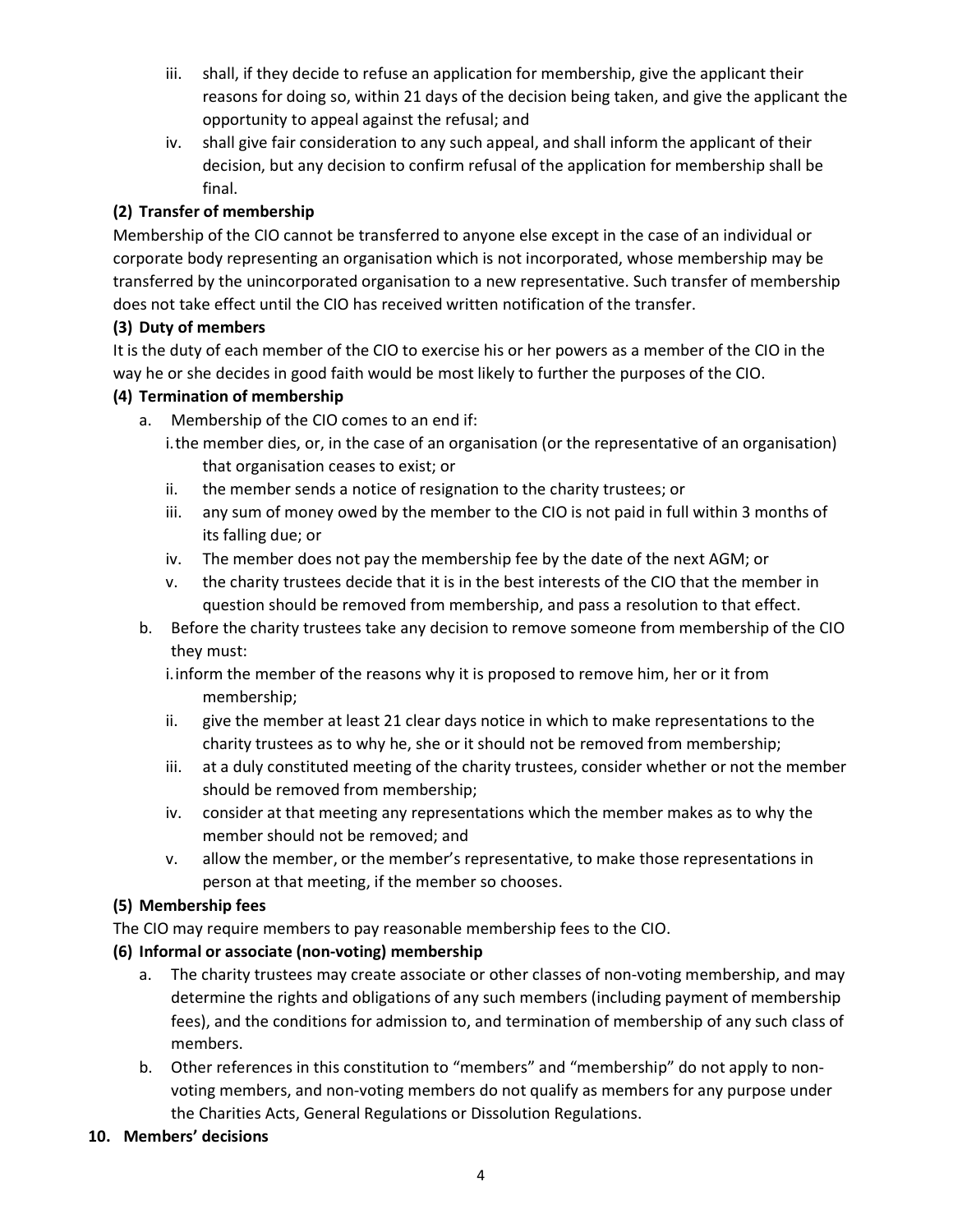Except for those decisions that must be taken in a particular way as indicated in clause 10 (2), decisions of the members of the CIO may be taken by vote at a general meeting or electronically as provided in clause 10(1)(a).

# (1) Taking ordinary decisions by vote

- a. Subject to clause 10(2), any decision of the members of the CIO may be taken:
	- i. by means of an electronic resolution. Such a resolution may be passed by a simple majority of votes cast electronically on the CIO website; or
	- ii. by means of a resolution at a general meeting. Such a resolution may be passed by:
		- (A) a simple majority of votes cast at the meeting; or
			- (B) a simple majority of votes cast at the meeting including votes cast electronically on the CIO website.
- b. The form of resolution (whether electronic or at a general meeting) and the method of voting shall be determined by the charity trustees (at their discretion) and communicated to the members by:
	- i. In the case of an electronic resolution, electronic notice posted on the CIO website and written notice to those members who have indicated unwillingness to receive notices electronically under clause 22  $(2)(b)(i)$  in both cases at least 14 clear days' prior to the resolution being posted on the CIO website; or
	- ii. In the case of a resolution to be passed at a general meeting, written notice for a general meeting given under clause 11.3(a).

# (2) Decisions that must be taken in a particular way

- a. Any decision to remove a charity trustee must be taken in accordance with clause 15(2)
- b. Any decision to amend this constitution must be taken in accordance with clause 28 of this constitution.
- c. Any decision to wind up or dissolve the CIO must be taken in accordance with clause 29. Any decision to amalgamate or transfer the undertaking of the CIO to one or more other CIOs must be taken in accordance with the provisions of the Charities Act 2011.

# 11.General meetings of members

# (1) Types of general meeting

There must be an annual general meeting (AGM) of the members of the CIO. The first AGM must be held within 18 months of the registration of the CIO, and subsequent AGMs must be held at intervals of not more than 15 months. The AGM must receive the annual statement of accounts (duly audited or examined where applicable) and the charity trustees' annual report, and must elect charity trustees as required under clause 13.

Other general meetings of the members of the CIO may be held at any time.

All general meetings must be held in accordance with the following provisions.

# 2) Calling general meetings

- a. The charity trustees:
	- i.must call the annual general meeting of the members of the CIO in accordance with subclause (1) of this clause, and identify it as such in the notice of the meeting; and
	- ii. may call any other general meeting of the members at any time.
- b. The charity trustees must, within 21 days, call a general meeting of the members of the CIO if:
	- i. they receive a request to do so from at least 10% of the members of the CIO; and
	- ii. the request states the general nature of the business to be dealt with at the meeting, and is authenticated by the member(s) making the request.
- c. If, at the time of any such request, there has not been any general meeting of the members of the CIO for more than 12 months, then sub-clause (b)(i) of this clause shall have effect as if 5% were substituted for 10%.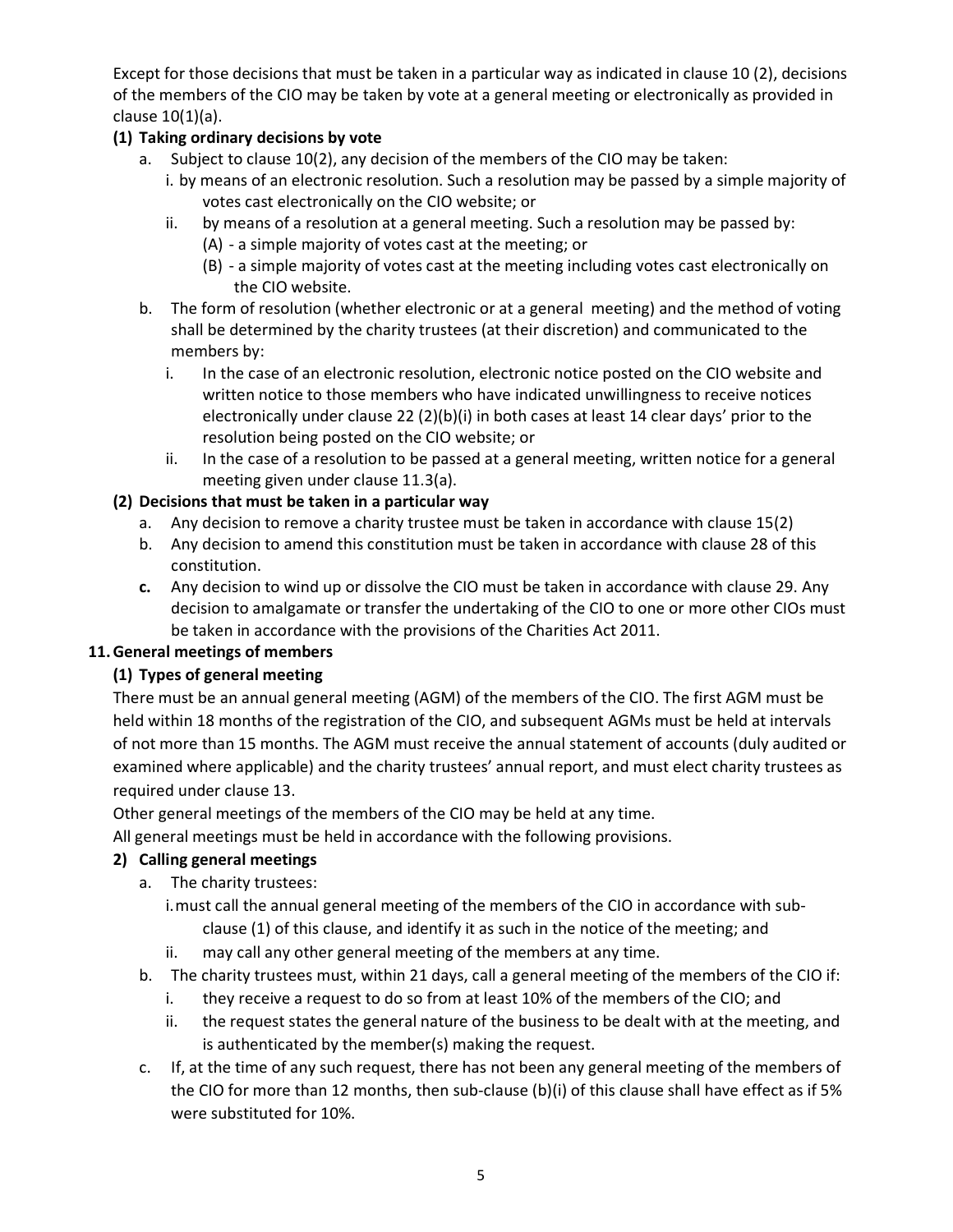- d. Any such request may include particulars of a resolution that may properly be proposed, and is intended to be proposed, at the meeting.
- e. A resolution may only properly be proposed if it is lawful, and is not defamatory, frivolous or vexatious.
- f. Any general meeting called by the charity trustees at the request of the members of the CIO must be held within 28 days from the date on which it is called.
- g. If the charity trustees fail to comply with this obligation to call a general meeting at the request of its members, then the members who requested the meeting may themselves call a general meeting.
- h. A general meeting called in this way must be held not more than 3 months after the date when the members first requested the meeting.
- i. The CIO must reimburse any reasonable expenses incurred by the members calling a general meeting by reason of the failure of the charity trustees to duly call the meeting, but the CIO shall be entitled to be indemnified by the charity trustees who were responsible for such failure.

# (3) Notice of general meetings

- a. The charity trustees, or, as the case may be, the relevant members of the CIO, must give at least 21 clear days notice of any general meeting to all of the members.
- b. If it is agreed by not less than 90% of all members of the CIO, any resolution may be proposed and passed at the meeting even though the requirements of sub-clause (3) (a) of this clause have not been met. This sub-clause does not apply where a specified period of notice is strictly required by another clause in this constitution, by the Charities Act 2011 or by the General Regulations.
- c. The notice of any general meeting must:
	- i. state the time and date of the meeting:
	- ii. give the address at which the meeting is to take place;
	- iii. give particulars of any resolution which is to be moved at the meeting, and of the general nature of any other business to be dealt with at the meeting; and
	- iv. if a proposal to alter the constitution of the CIO is to be considered at the meeting, include the text of the proposed alteration;
	- v. include, with the notice for the AGM, the annual statement of accounts and charity trustees' annual report, details of persons standing for election or re-election as charity trustee, or where allowed under clause 22 (Use of electronic communication), details of where the information may be found on the CIO's website.
- d. Proof that an envelope containing a notice was properly addressed, prepaid and posted; or that an electronic form of notice was properly addressed and sent, shall be conclusive evidence that the notice was given. Notice shall be deemed to be given 48 hours after it was posted or sent.
- e. The proceedings of a meeting shall not be invalidated because a member who was entitled to receive notice of the meeting did not receive it because of accidental omission by the CIO.

# (4) Chairing of general meetings

The person nominated as chair by the charity trustees under clause 19(2) (Chairing of meetings), shall, if present at the general meeting and willing to act, preside as chair of the meeting. Subject to that, the members of the CIO who are present at a general meeting shall elect a chair to preside at the meeting.

# (5) Quorum at general meetings

a. No business may be transacted at any general meeting of the members of the CIO unless a quorum is present when the meeting starts.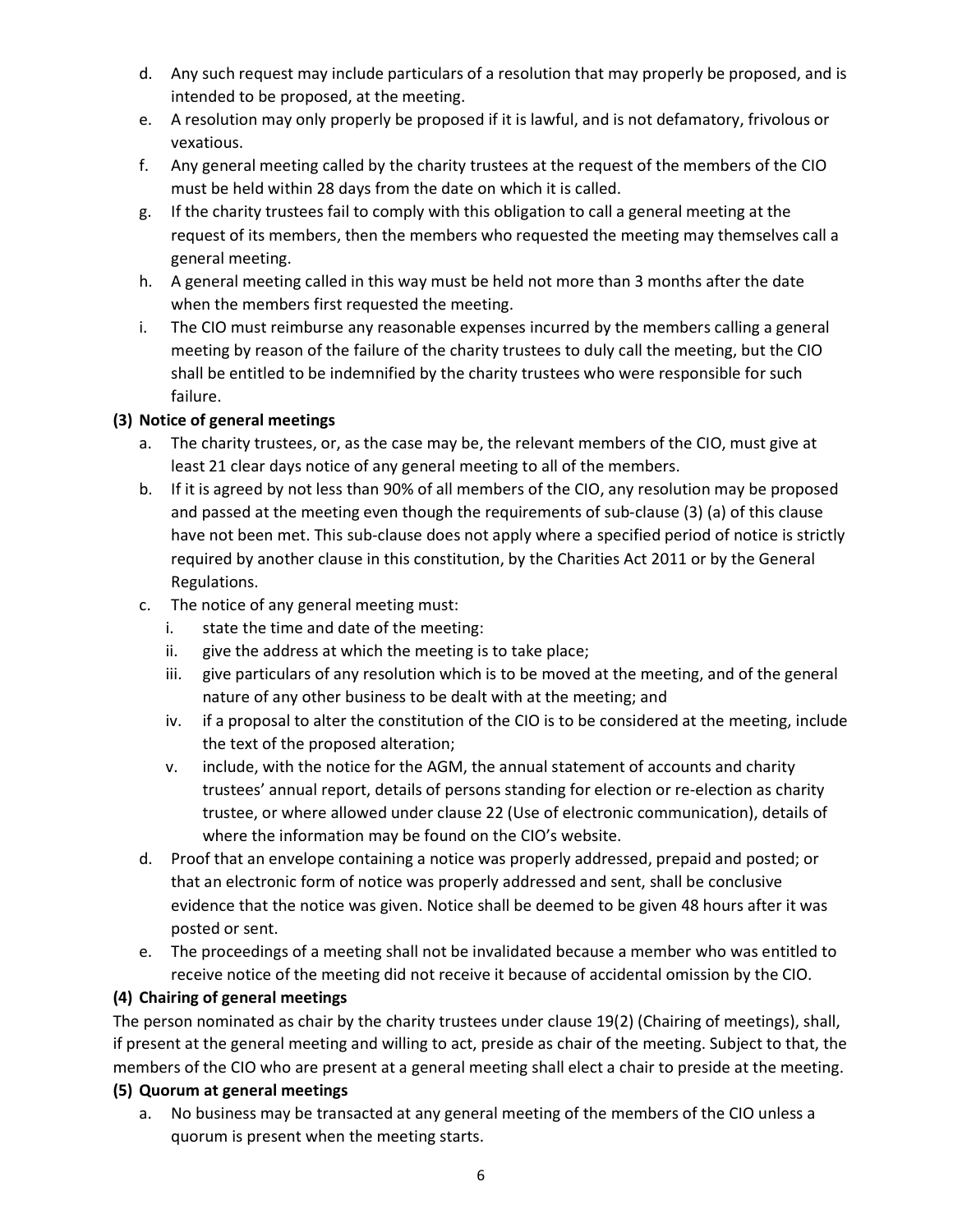- b. Subject to the following provisions, the quorum for general meetings shall be the greater of 5% or 20 members. An organisation represented by a person present at the meeting in accordance with sub-clause (7) of this clause, is counted as being present in person.
- c. If the meeting has been called by or at the request of the members and a quorum is not present within 15 minutes of the starting time specified in the notice of the meeting, the meeting is closed.
- d. If the meeting has been called in any other way and a quorum is not present within 15 minutes of the starting time specified in the notice of the meeting, the chair must adjourn the meeting. The date, time and place at which the meeting will resume must either be announced by the chair or be notified to the CIO's members at least seven clear days before the date on which it will resume.
- e. If a quorum is not present within 15 minutes of the start time of the adjourned meeting, the member or members present at the meeting constitute a quorum.
- f. If at any time during the meeting a quorum ceases to be present, the meeting may discuss issues and make recommendations to the charity trustees but may not make any decisions. If decisions are required which must be made by a meeting of the members, the meeting must be adjourned.

## (6) Voting at general meetings

- a. Any decision other than one falling within clause 10(4) (Decisions that must be taken in a particular way) shall be taken by a simple majority of votes cast at the meeting (including proxy and postal votes). Every member has one vote unless otherwise provided in the rights of a particular class of membership under this constitution.
- b. A resolution put to the vote of a meeting shall be decided on a show of hands, unless (before or on the declaration of the result of the show of hands) a poll is duly demanded. A poll may be demanded by the chair or by at least 10% of the members present in person or by proxy at the meeting.
- c. A poll demanded on the election of a person to chair the meeting or on a question of adjournment must be taken immediately. A poll on any other matter shall be taken, and the result of the poll shall be announced, in such manner as the chair of the meeting shall decide, provided that the poll must be taken, and the result of the poll announced, within 30 days of the demand for the poll.
- d. A poll may be taken:
	- i. at the meeting at which it was demanded; or
	- ii. at some other time and place specified by the chair; or
	- iii. through the use of postal or electronic communications.
- e. In the event of an equality of votes, whether on a show of hands or on a poll, the chair of the meeting shall have a second, or casting vote.
- f. Any objection to the qualification of any voter must be raised at the meeting at which the vote is cast and the decision of the chair of the meeting shall be final.

### (7) Proxy voting

- a. Any member of the CIO may appoint another person as a proxy to exercise all or any of that member's rights to attend, speak and vote at a general meeting of the CIO. Proxies must be appointed by a notice in writing (a "proxy notice") which:
	- i. states the name and address of the member appointing the proxy;
	- ii. identifies the person appointed to be that member's proxy and the general meeting in relation to which that person is appointed;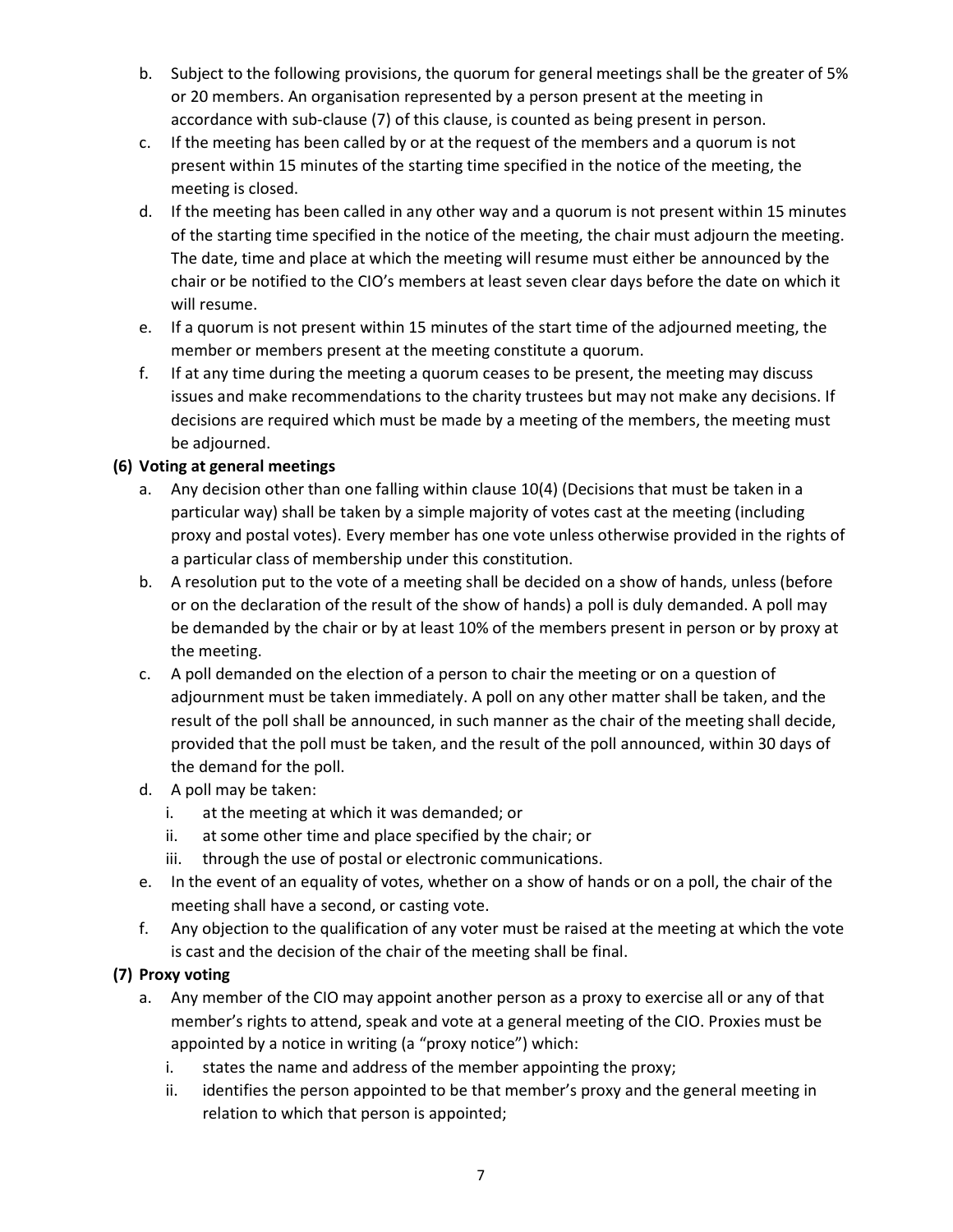- iii. is signed by or on behalf of the member appointing the proxy, or is authenticated in such manner as the CIO may determine; and
- iv. is delivered to the CIO in accordance with the constitution and any instructions contained in the notice of the general meeting to which they relate.
- b. The CIO may require proxy notices to be delivered in a particular form, and may specify different forms for different purposes.
- c. Proxy notices may (but do not have to) specify how the proxy appointed under them is to vote (or that the proxy is to abstain from voting) on one or more resolutions.
- d. Unless a proxy notice indicates otherwise, it must be treated as:
	- i. allowing the person appointed under it as a proxy discretion as to how to vote on any ancillary or procedural resolutions put to the meeting; and
	- ii. appointing that person as a proxy in relation to any adjournment of the general meeting to which it relates as well as the meeting itself.
- e. A member who is entitled to attend, speak or vote (either on a show of hands or on a poll) at a general meeting remains so entitled in respect of that meeting or any adjournment of it, even though a valid proxy notice has been delivered to the CIO by or on behalf of that member.
- f. An appointment under a proxy notice may be revoked by delivering to the CIO a notice in writing given by or on behalf of the member by whom or on whose behalf the proxy notice was given.
- g. A notice revoking a proxy appointment only takes effect if it is delivered before the start of the meeting or adjourned meeting to which it relates.
- h. If a proxy notice is not signed or authenticated by the member appointing the proxy, it must be accompanied by written evidence that the person who signed or authenticated it on that member's behalf had authority to do so.

# (8) Postal Voting

- a. The CIO may, if the charity trustees so decide, allow the members to vote by post or electronic mail ("email") to elect charity trustees or to make a decision on any matter that is being decided at a general meeting of the members.
- b. The charity trustees must appoint at least two persons independent of the CIO to serve as scrutineers to supervise the conduct of the postal/email ballot and the counting of votes.
- c. If postal and/or email voting is to be allowed on a matter, the CIO must send to members of the CIO not less than 21 days before the deadline for receipt of votes cast in this way:
	- i. a notice by email, if the member has agreed to receive notices in this way under clause 22 (Use of electronic communications), including an explanation of the purpose of the vote and the voting procedure to be followed by the member, and a voting form capable of being returned by email or post to the CIO, containing details of the resolution being put to a vote, or of the candidates for election, as applicable;
	- ii. a notice by post to all other members, including a written explanation of the purpose of the postal vote and the voting procedure to be followed by the member; and a postal voting form containing details of the resolution being put to a vote, or of the candidates for election, as applicable.
- d. The voting procedure must require all forms returned by post to be in an envelope with the member's name and signature, and nothing else, on the outside, inside another envelope addressed to 'The Scrutineers for Flushing Sailing Club', at the CIO's principal office or such other postal address as is specified in the voting procedure.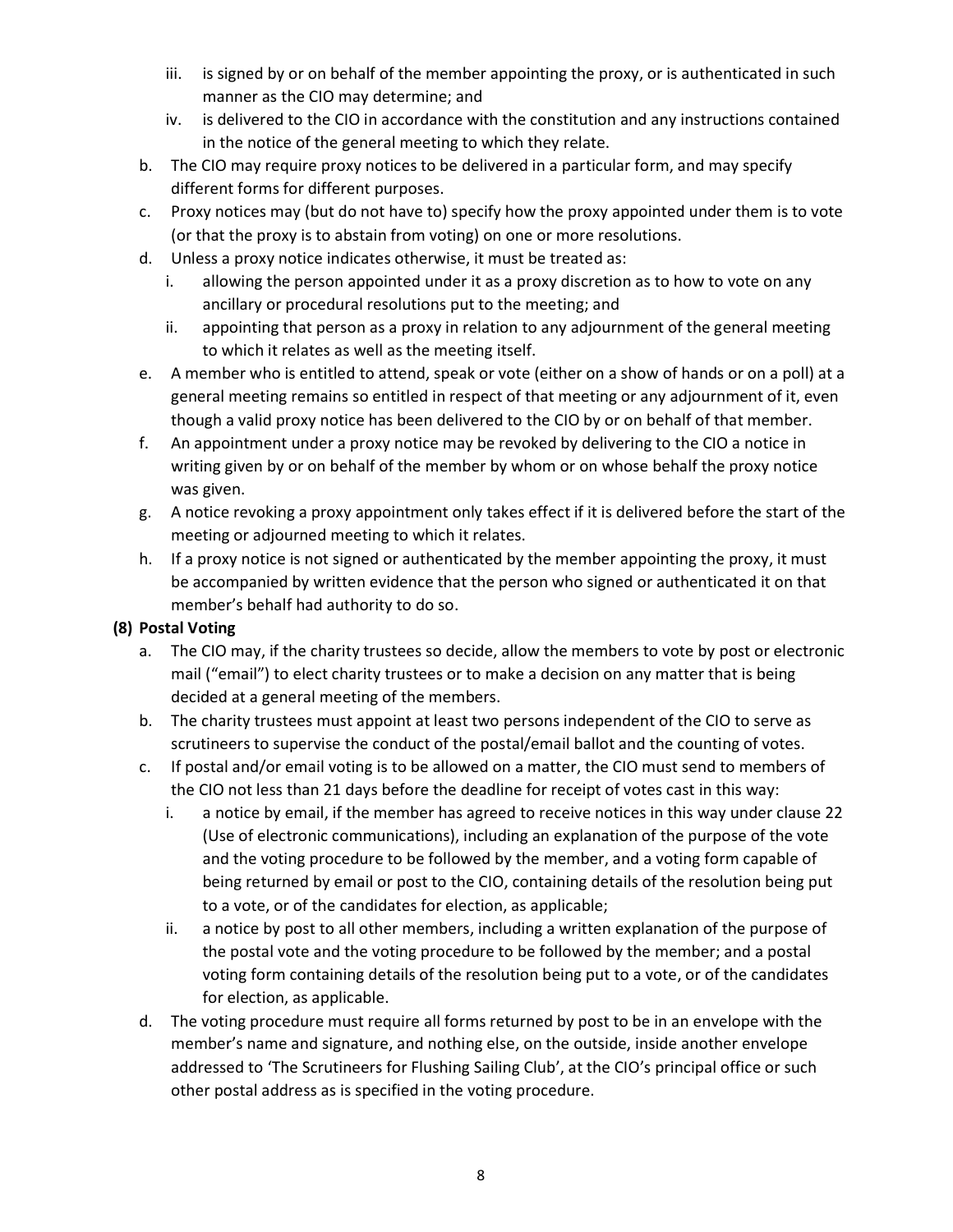- e. The voting procedure for votes cast by email must require the member's name to be at the top of the email, and the email must be authenticated in the manner specified in the voting procedure.
- f. Email votes must be returned to an email address used only for this purpose and must be accessed only by a scrutineer.
- g. The voting procedure must specify the closing date and time for receipt of votes, and must state that any votes received after the closing date or not complying with the voting procedure will be invalid and not be counted.
- h. The scrutineers must make a list of names of members casting valid votes, and a separate list of members casting votes which were invalid. These lists must be provided to a charity trustee or other person overseeing admission to, and voting at, the general meeting. A member who has cast a valid postal or email vote must not vote at the meeting, and must not be counted in the quorum for any part of the meeting on which he, she or it has already cast a valid vote. A member who has cast an invalid vote by post or email is allowed to vote at the meeting and counts towards the quorum.
- i. For postal votes, the scrutineers must retain the internal envelopes (with the member's name and signature). For email votes, the scrutineers must cut off and retain any part of the email that includes the member's name. In each case, a scrutineer must record on this evidence of the member's name that the vote has been counted, or if the vote has been declared invalid, the reason for such declaration.
- j. Votes cast by post or email must be counted by all the scrutineers before the meeting at which the vote is to be taken. The scrutineers must provide to the person chairing the meeting written confirmation of the number of valid votes received by post and email and the number of votes received which were invalid.
- k. The scrutineers must not disclose the result of the postal/email ballot until after votes taken by hand or by poll at the meeting, or by poll after the meeting, have been counted. Only at this point shall the scrutineers declare the result of the valid votes received, and these votes shall be included in the declaration of the result of the vote.
- l. Following the final declaration of the result of the vote, the scrutineers must provide to a charity trustee or other authorised person bundles containing the evidence of members submitting valid postal votes; evidence of members submitting valid email votes; evidence of invalid votes; the valid votes; and the invalid votes.
- m. Any dispute about the conduct of a postal or email ballot must be referred initially to a panel set up by the charity trustees, to consist of two charity trustees and two persons independent of the CIO. If the dispute cannot be satisfactorily resolved by the panel, it must be referred to the Electoral Reform Services.

# (9) Use of electronic communications

# 1) To the CIO:

Any member or charity trustee of the CIO may communicate electronically with the CIO to an address specified by the CIO for the purpose, so long as the communication is authenticated in a manner which is satisfactory to the CIO.

- 2) By the CIO:
	- a. Any member or charity trustee of the CIO, by providing the CIO with his or her email address or similar, is taken to have agreed to receive communications from the CIO in electronic form at that address, unless the member has indicated to the CIO his or her unwillingness to receive such communications in that form.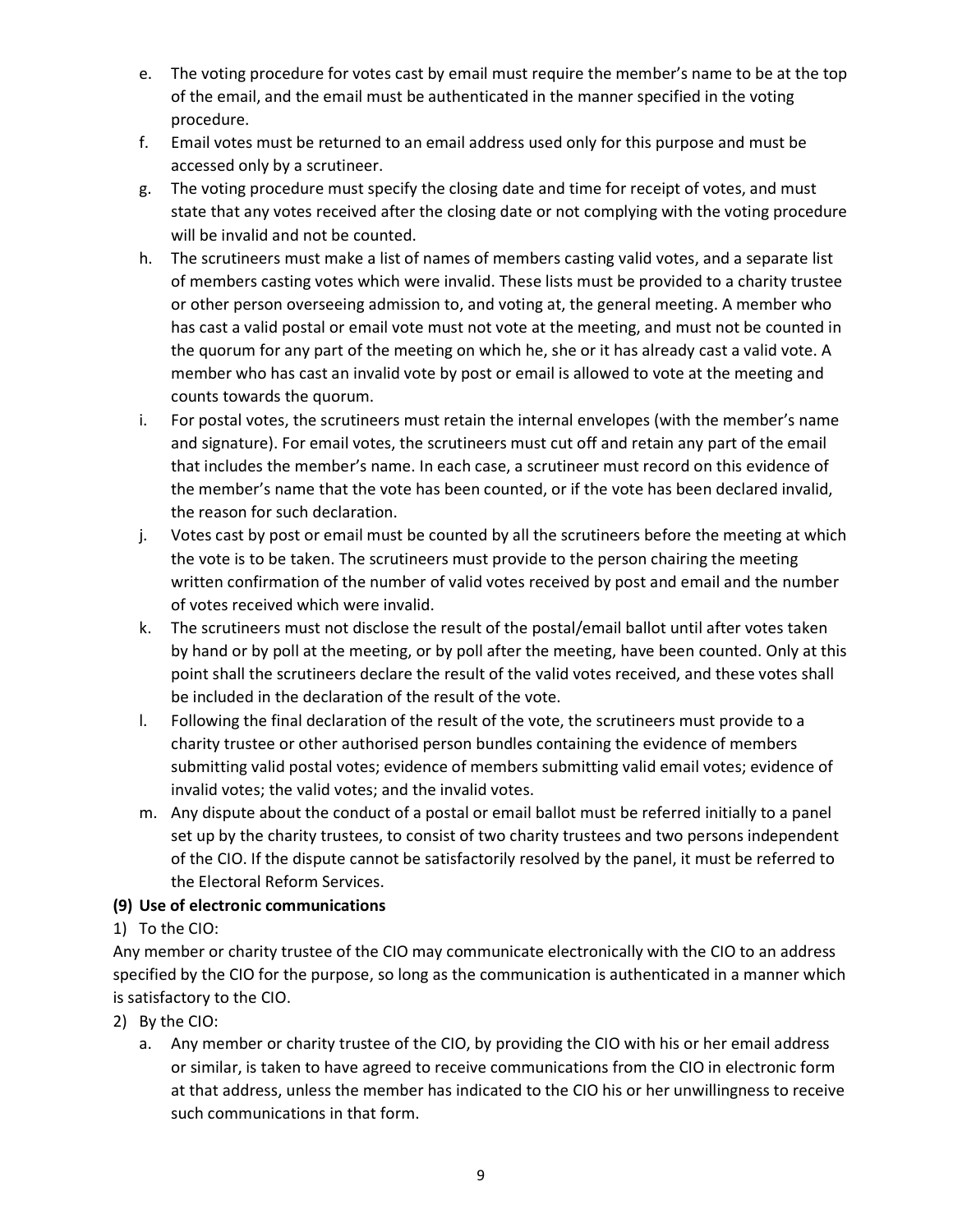- b. The charity trustees may, subject to compliance with any legal requirements, by means of publication on its website –
	- i. provide the members with the notice referred to in clause 11(3) (Notice of general meetings);
	- ii. give charity trustees notice of their meetings in accordance with clause 19(1) (Calling meetings); and
	- iii. submit any proposal to the members or charity trustees for decision by written resolution or postal vote in accordance with the CIO's powers under clause 10 (Members' decisions), 11(8) (Postal), or the provisions for postal voting.
- c. The charity trustees must:
	- i. take reasonable steps to ensure that members and charity trustees are promptly notified of the publication of any such notice or proposal;
	- ii. send any such notice or proposal in hard copy form to any member or charity trustee who has not consented to receive communications in electronic form.

## (10) Representation of organisations and corporate members

An organisation or a corporate body that is a member of the CIO may, in accordance with its usual decision-making process, authorise a person to act as its representative at any general meeting of the CIO.

The representative is entitled to exercise the same powers on behalf of the organisation or corporate body as the organisation or corporate body could exercise as an individual member of the CIO.

## (11) Adjournment of meetings

The chair may with the consent of a meeting at which a quorum is present (and shall if so directed by the meeting) adjourn the meeting to another time and/or place. No business may be transacted at an adjourned meeting except business which could properly have been transacted at the original meeting.

# 12.Charity Trustees

# (1) Functions and duties of charity trustees

The charity trustees shall manage the affairs of the CIO and may for that purpose exercise all the powers of the CIO. It is the duty of each charity trustee:

- a. to exercise his or her powers and to perform his or her functions as a charity trustee of the CIO in the way he or she decides in good faith would be most likely to further the purposes of the CIO; and
- b. to exercise, in the performance of those functions, such care and skill as is reasonable in the circumstances having regard in particular to:
	- ii. any special knowledge or experience that he or she has or holds himself or herself out as having; and
	- iii. if he or she acts as a charity trustee of the CIO in the course of a business or profession, to any special knowledge or experience that it is reasonable to expect of a person acting in the course of that kind of business or profession.

### (2) Eligibility for trusteeship

- a. Every charity trustee must be a natural person.
- b. No one may be appointed as a charity trustee:
	- i. if he or she is under the age of 16 years; or
	- ii. if he or she would automatically cease to hold office under the provisions of clause  $15(1)(f)$ .
- c. No one is entitled to act as a charity trustee whether on appointment or on any reappointment until he or she has expressly acknowledged, in whatever way the charity trustees decide, his or her acceptance of the office of charity trustee.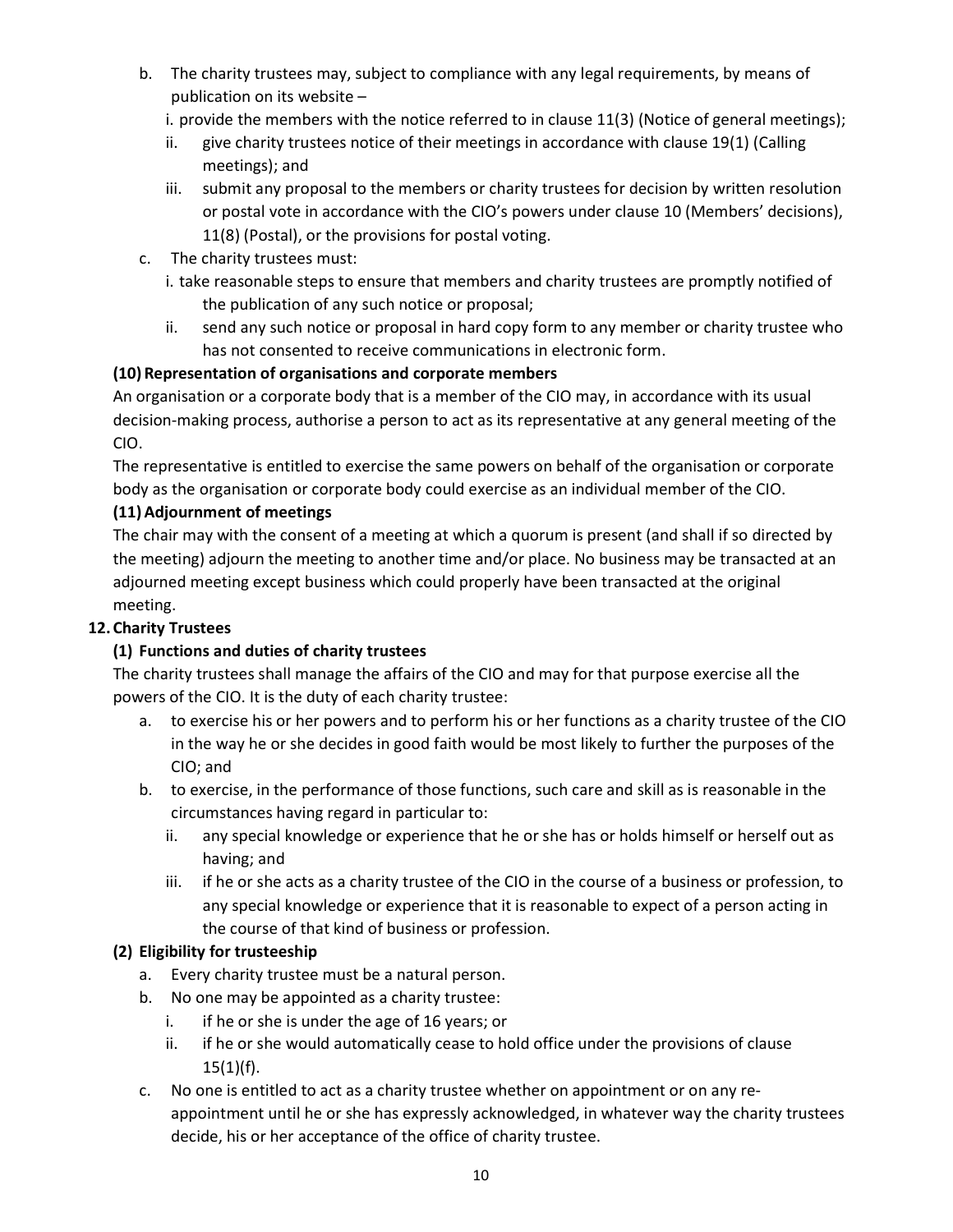### (3) Number of charity trustees

- a. There must be at least three charity trustees. If the number falls below this minimum, the remaining charity trustee or trustees may act only to call a meeting of the charity trustees, or appoint a new charity trustee.
- b. The maximum number of charity trustees is 11. The charity trustees may not appoint any charity trustee if as a result the number of charity trustees would exceed the maximum.

## (4) First charity trustees

The first charity trustees of the CIO will be selected by the Committee.

## 13.Appointment of charity trustees

## (1) Elected charity trustees

- a. At the first annual general meeting of the members of the CIO all the elected charity trustees shall retire from office;
- b. At every subsequent annual general meeting of the members of the CIO, one-third of the elected charity trustees shall retire from office. If the number of elected charity trustees is not three or a multiple of three, then the number nearest to one-third shall retire from office, but if there is only one charity trustee, he or she shall retire;
- c. The charity trustees to retire by rotation shall be those who have been longest in office since their last appointment or reappointment. If any charity trustees were last appointed or reappointed on the same day those to retire shall (unless they otherwise agree among themselves) be determined by lot;
- d. The vacancies so arising may be filled by the decision of the members at the annual general meeting; any vacancies not filled at the annual general meeting may be filled as provided in sub-clause (e) of this clause;
- e. The members or the charity trustees may at any time decide to appoint a new charity trustee, whether in place of a charity trustee who has retired or been removed in accordance with clause 15 (Retirement and removal of charity trustees), or as an additional charity trustee, provided that the limit specified in clause 12(3) on the number of charity trustees would not as a result be exceeded;
- f. A person so appointed by the members of the CIO shall retire in accordance with the provisions of sub-clauses (b) and (c) of this clause. A person so appointed by the charity trustees shall retire at the conclusion of the annual general meeting next following the date of his appointment, and shall not be counted for the purpose of determining which of the charity trustees is to retire by rotation at that meeting.

### 14.Information for new charity trustees

The charity trustees will make available to each new charity trustee, on or before his or her first appointment:

- a. a copy of this constitution and any amendments made to it; and
- b. a copy of the CIO's latest charity trustees' annual report and statement of accounts.

### 15.Retirement and removal of charity trustees

- 1) A charity trustee ceases to hold office if he or she:
	- a. retires by notifying the CIO in writing (but only if enough charity trustees will remain in office when the notice of resignation takes effect to form a quorum for meetings);
	- b. is absent without the permission of the charity trustees from all their meetings held within a period of six months and the charity trustees resolve that his or her office be vacated;
	- c. dies;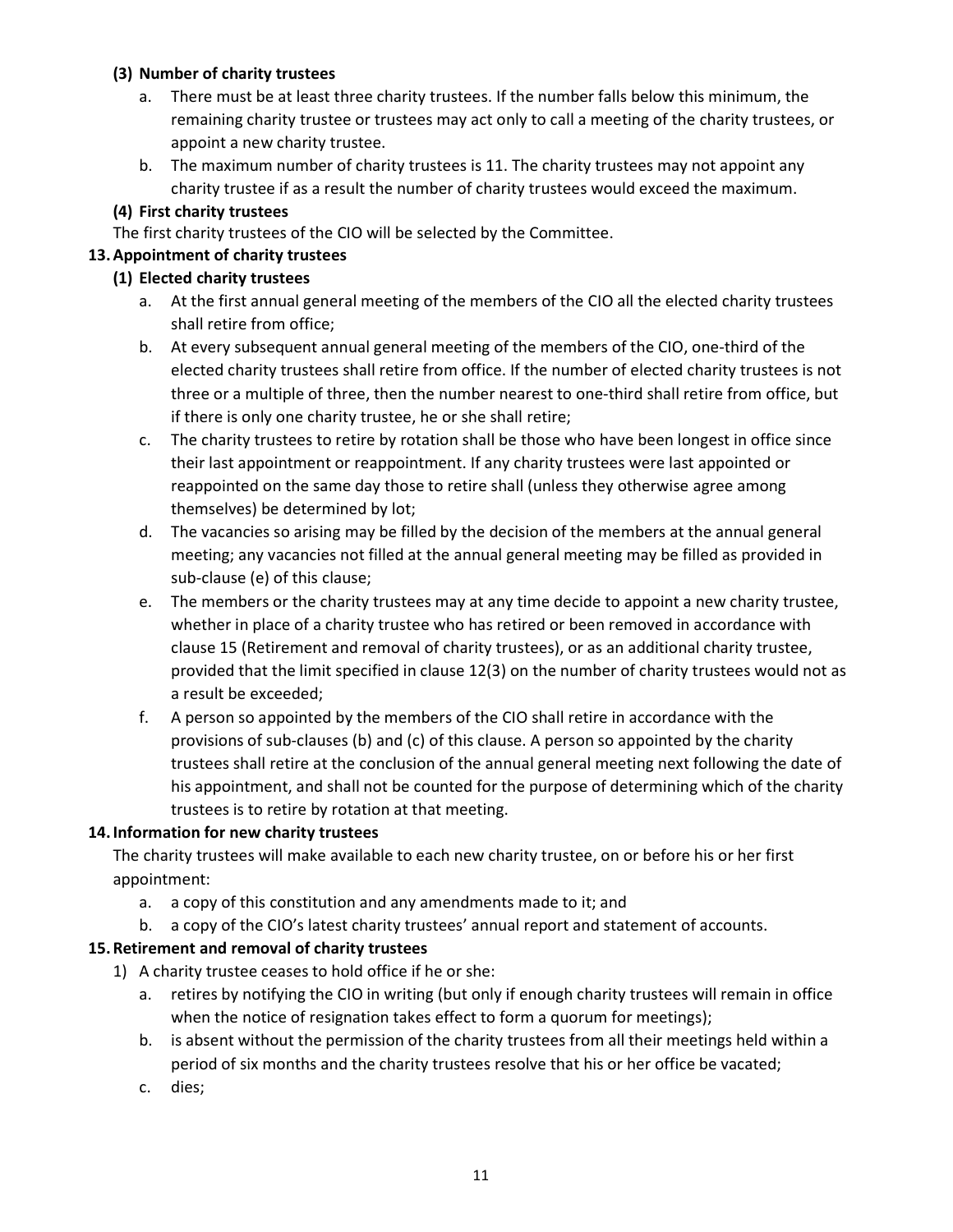- d. in the written opinion, given to the company, of a registered medical practitioner treating that person, has become physically or mentally incapable of acting as a director and may remain so for more than three months;
- e. is removed by the members of the CIO in accordance with sub-clause (2) of this clause; or
- f. is disqualified from acting as a charity trustee by virtue of section 178-180 of the Charities Act 2011 (or any statutory re-enactment or modification of that provision); or
- g. ceases to be a member of Flushing Sailing Club.
- 2) A charity trustee shall be removed from office if a resolution to remove that charity trustee is proposed at a general meeting of the members called for that purpose and properly convened in accordance with clause 11, and the resolution is passed by a two-thirds majority of votes cast at the meeting.
- 3) A resolution to remove a charity trustee in accordance with this clause shall not take effect unless the individual concerned has been given at least 14 clear days' notice in writing that the resolution is to be proposed, specifying the circumstances alleged to justify removal from office, and has been given a reasonable opportunity of making oral and/or written representations to the members of the CIO.

### 16.Reappointment of charity trustees

Any person who retires as a charity trustee by rotation or by giving notice to the CIO is eligible for reappointment. A charity trustee who has served for three consecutive terms may not be reappointed for a fourth consecutive term but may be reappointed after an interval of at least one year.

### 17.Taking of decisions by charity trustees

Any decision may be taken either:

- 1) at a meeting of the charity trustees; or
- 2) by resolution in writing or electronic form agreed by a majority of all of the charity trustees, which may comprise either a single document or several documents containing the text of the resolution in like form to which the majority of all of the charity trustees has signified their agreement. Such a resolution shall be effective provided that
- 3) a copy of the proposed resolution has been sent, at or as near as reasonably practicable to the same time, to all of the charity trustees; and
- 4) the majority of all of the charity trustees has signified agreement to the resolution in a document or documents which has or have been authenticated by their signature, by a statement of their identity accompanying the document or documents, or in such other manner as the charity trustees have previously resolved, and delivered to the CIO at its principal office or such other place as the charity trustees may resolve within 28 days of the circulation date.

#### 18.Delegation by charity trustees

- 1) The charity trustees may delegate any of their powers or functions to a committee or committees, and, if they do, they must determine the terms and conditions on which the delegation is made. The charity trustees may at any time alter those terms and conditions, or revoke the delegation.
- 2) This power is in addition to the power of delegation in the General Regulations and any other power of delegation available to the charity trustees, but is subject to the following requirements:
	- a. a committee may consist of two or more persons, but at least one member of each committee must be a charity trustee;
	- b. the acts and proceedings of any committee must be brought to the attention of the charity trustees as a whole as soon as is reasonably practicable; and
	- c. the charity trustees shall from time to time review the arrangements which they have made for the delegation of their powers

#### 19.Meetings and proceedings of charity trustees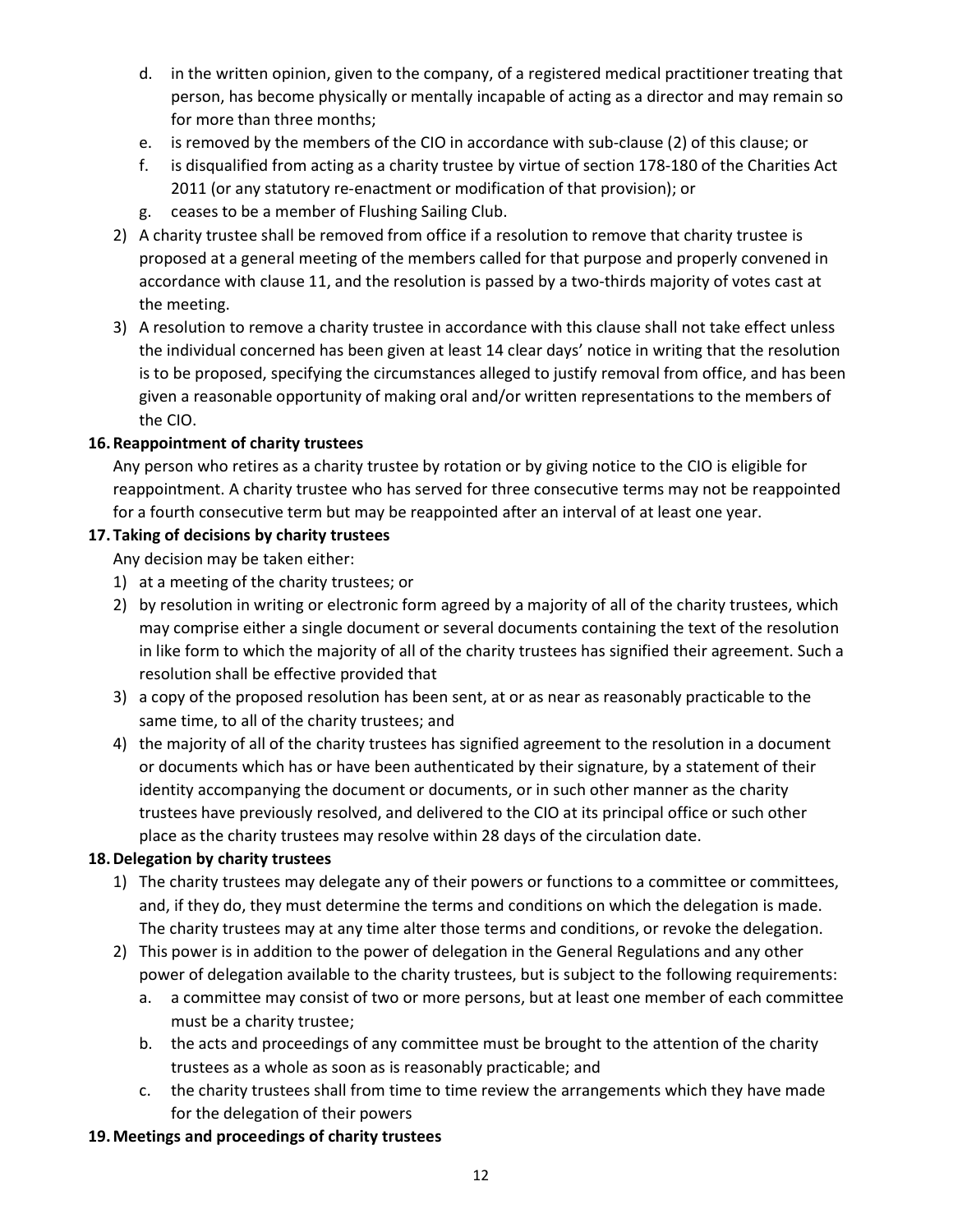## (1) Calling meetings

- a. Any charity trustee may call a meeting of the charity trustees.
- b. Subject to that, the charity trustees shall decide how their meetings are to be called, and what notice is required.

## (2) Chairing of meetings

The charity trustees may appoint one of their number to chair their meetings and may at any time revoke such appointment. If no-one has been so appointed, or if the person appointed is unwilling to preside or is not present within 10 minutes after the time of the meeting, the charity trustees present may appoint one of their number to chair that meeting.

### (3) Procedure at meetings

- a. No decision shall be taken at a meeting unless a quorum is present at the time when the decision is taken. The quorum is two charity trustees, or the number nearest to one third of the total number of charity trustees, whichever is greater, or such larger number as the charity trustees may decide from time to time. A charity trustee shall not be counted in the quorum present when any decision is made about a matter upon which he or she is not entitled to vote.
- b. Questions arising at a meeting shall be decided by a majority of those eligible to vote.
- c. In the case of an equality of votes, the chair shall have a second or casting vote.

# (4) Participation in meetings by electronic means

- a. A meeting may be held by suitable electronic means agreed by the charity trustees in which each participant may communicate with all the other participants.
- b. Any charity trustee participating at a meeting by suitable electronic means agreed by the charity trustees in which a participant or participants may communicate with all the other participants shall qualify as being present at the meeting.
- c. Meetings held by electronic means must comply with rules for meetings, including chairing and the taking of minutes.

### 20. Saving provisions

- 1) Subject to sub-clause (2) of this clause, all decisions of the charity trustees, or of a committee of charity trustees, shall be valid notwithstanding the participation in any vote of a charity trustee:
	- a. who was disqualified from holding office;
	- b. who had previously retired or who had been obliged by the constitution to vacate office;
	- c. who was not entitled to vote on the matter, whether by reason of a conflict of interest or otherwise;

if, without the vote of that charity trustee and that charity trustee being counted in the quorum, the decision has been made by a majority of the charity trustees at a quorate meeting.

2) Sub-clause (1) of this clause does not permit a charity trustee to keep any benefit that may be conferred upon him or her by a resolution of the charity trustees or of a committee of charity trustees if, but for clause (1), the resolution would have been void, or if the charity trustee has not complied with clause 7 (Conflicts of interest).

# 21. Execution of documents

- 1) The CIO shall execute documents either by signature or by affixing its seal (if it has one).
- 2) A document is validly executed by signature if it is signed by at least two of the charity trustees.
- 3) If the CIO has a seal:
	- a. it must comply with the provisions of the General Regulations; and
	- b. it must only be used by the authority of the charity trustees or of a committee of charity trustees duly authorised by the charity trustees. The charity trustees may determine who shall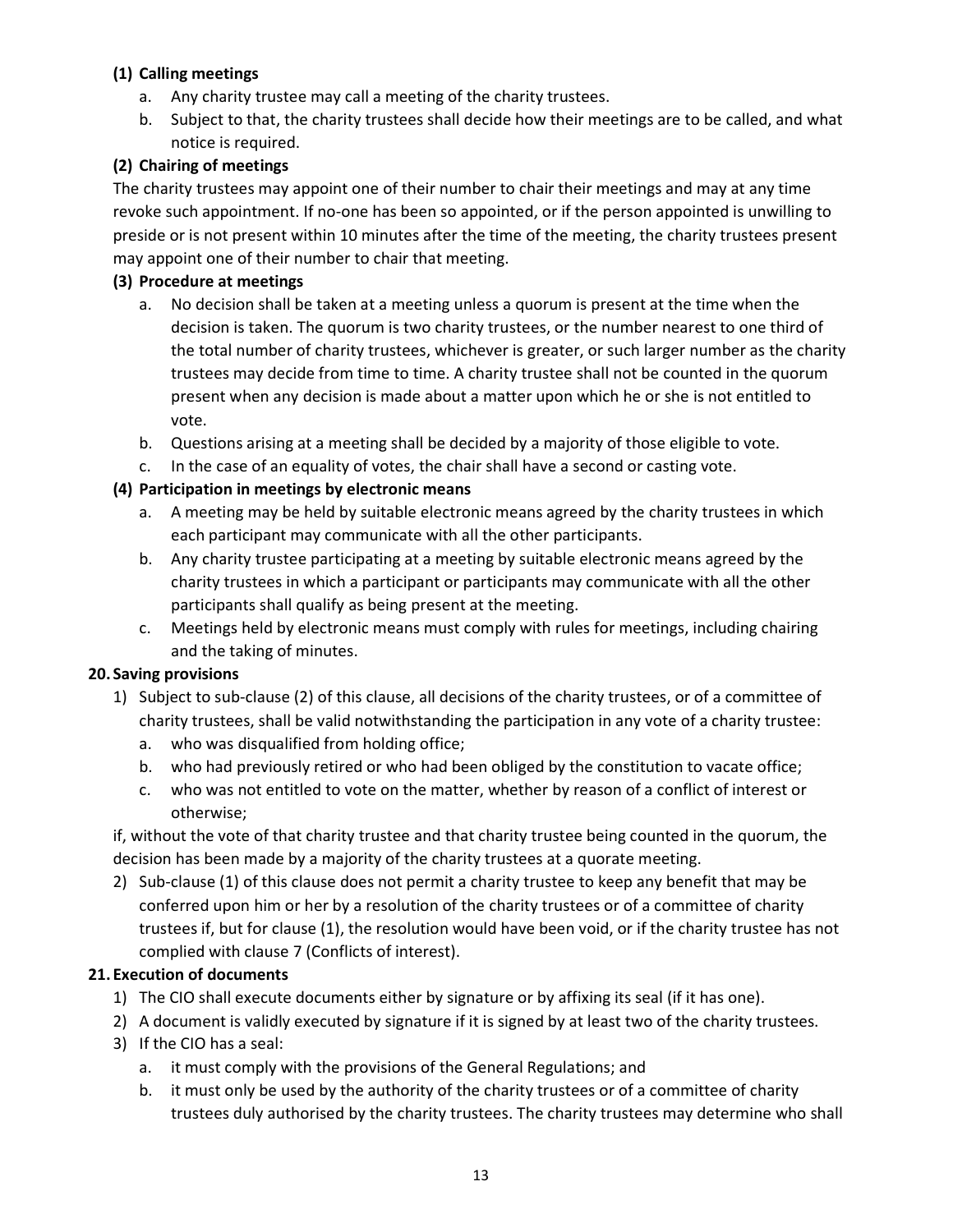sign any document to which the seal is affixed and unless otherwise determined it shall be signed by two charity trustees.

## 22.Use of electronic communications

## (4) General

The CIO will comply with the requirements of the Communications Provisions in the General Regulations and in particular:

- a. the requirement to provide within 21 days to any member on request a hard copy of any document or information sent to the member otherwise than in hard copy form;
- b. any requirements to provide information to the Commission in a particular form or manner.

### 23.Keeping of Registers

The CIO must comply with its obligations under the General Regulations in relation to the keeping of, and provision of access to, registers of its members and charity trustees.

### 24.Minutes

The charity trustees must keep minutes of all:

- 1) appointments of officers made by the charity trustees;
- 2) proceedings at general meetings of the CIO;
- 3) meetings of the charity trustees and committees of charity trustees including:
	- i. the names of the charity trustees present at the meeting;
	- ii. the decisions made at the meetings; and
	- iii. where appropriate the reasons for the decisions;
- 4) decisions made by the charity trustees otherwise than in meetings

### 25.Accounting records, accounts, annual reports and returns, register maintenance

- 1) The charity trustees must comply with the requirements of the Charities Act 2011 with regard to the keeping of accounting records, to the preparation and scrutiny of statements of accounts, and to the preparation of annual reports and returns. The statements of accounts, reports and returns must be sent to the Charity Commission, regardless of the income of the CIO, within 10 months of the financial year end.
- 2) The charity trustees must comply with their obligation to inform the Commission within 28 days of any change in the particulars of the CIO entered on the Central Register of Charities.

### 26.Rules

The charity trustees may from time to time make such reasonable and proper rules or bye laws as they may deem necessary or expedient for the proper conduct and management of the CIO, but such rules or bye laws must not be inconsistent with any provision of this constitution. Copies of any such rules or bye laws currently in force must be made available to any member of the CIO on request.

### 27.Disputes

If a dispute arises between members of the CIO about the validity or propriety of anything done by the members under this constitution, and the dispute cannot be resolved by agreement, the parties to the dispute must first try in good faith to settle the dispute by mediation before resorting to litigation.

### 28.Amendment of constitution

As provided by clauses 224-227 of the Charities Act 2011:

- 1) This constitution can only be amended:
	- a. by resolution agreed in writing by all members of the CIO; or
	- b. by a resolution passed by a 75% majority of votes cast at a general meeting of the members of the CIO.
- 2) Any alteration of clause 3 (Objects), clause 29 (Voluntary winding up or dissolution), this clause, or of any provision where the alteration would provide authorisation for any benefit to be obtained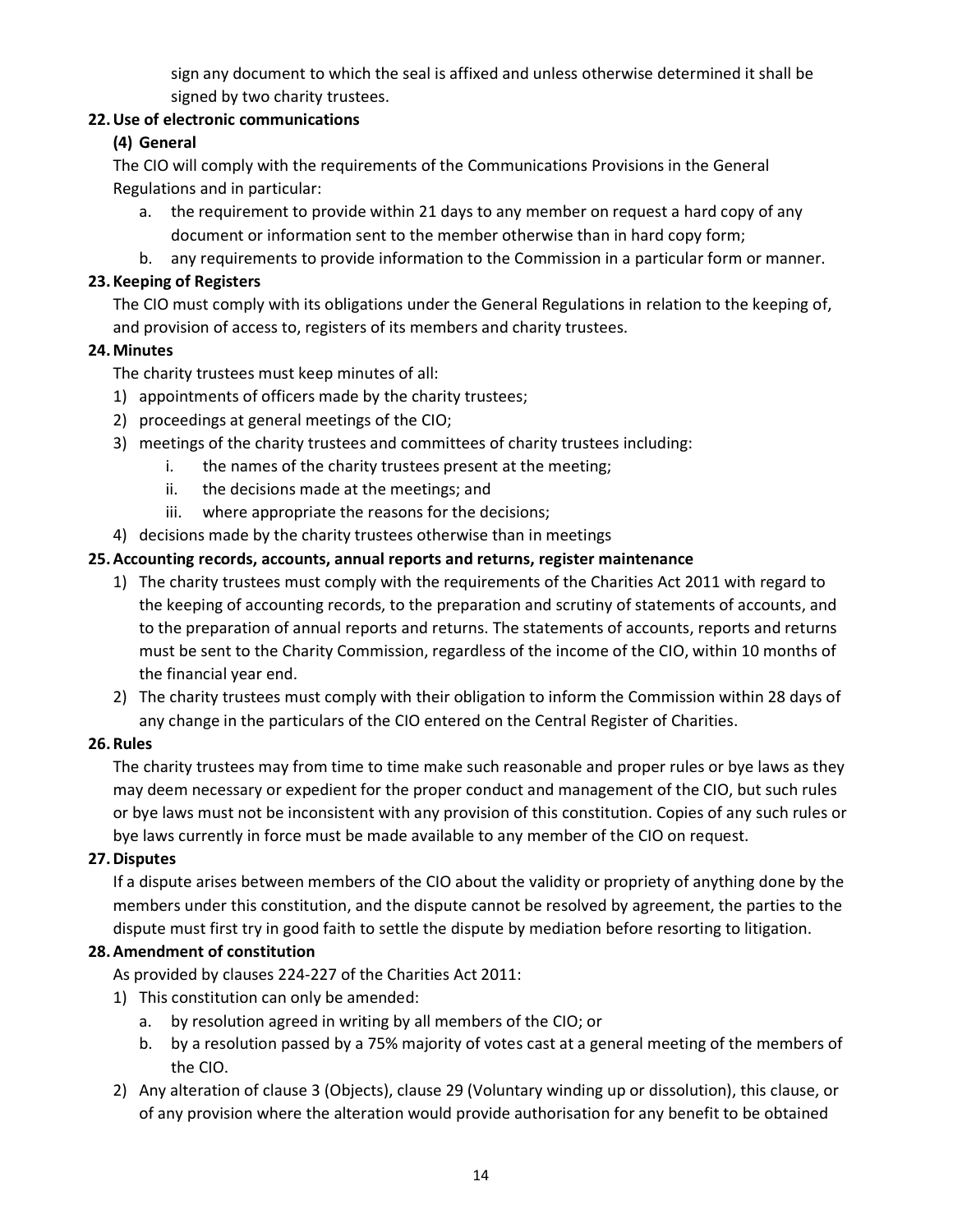by charity trustees or members of the CIO or persons connected with them, requires the prior written consent of the Charity Commission.

- 3) No amendment that is inconsistent with the provisions of the Charities Act 2011 or the General Regulations shall be valid.
- 4) A copy of any resolution altering the constitution, together with a copy of the CIO's constitution as amended, must be sent to the Commission within 15 days from the date on which the resolution is passed. The amendment does not take effect until it has been recorded in the Register of Charities.

## 29.Voluntary winding up or dissolution

- 1) As provided by the Dissolution Regulations, the CIO may be dissolved by resolution of its members. Any decision by the members to wind up or dissolve the CIO can only be made:
	- a. at a general meeting of the members of the CIO called in accordance with clause 11 (Meetings of Members), of which not less than 14 days' notice has been given to those eligible to attend and vote
		- i. by a resolution passed by a 75% majority of those voting, or
		- ii. by a resolution passed by decision taken without a vote and without any expression of dissent in response to the question put to the general meeting; or
	- b. by a resolution agreed in writing by all members of the CIO.
- 2) Subject to the payment of all the CIO's debts:
	- a. Any resolution for the winding up of the CIO, or for the dissolution of the CIO without winding up, may contain a provision directing how any remaining assets of the CIO shall be applied.
	- b. If the resolution does not contain such a provision, the charity trustees must decide how any remaining assets of the CIO shall be applied.
	- c. In either case the remaining assets must be applied for charitable purposes the same as or similar to those of the CIO.
- 3) The CIO must observe the requirements of the Dissolution Regulations in applying to the Commission for the CIO to be removed from the Register of Charities, and in particular:
	- a. the charity trustees must send with their application to the Commission:
		- i. a copy of the resolution passed by the members of the CIO;
		- ii. a declaration by the charity trustees that any debts and other liabilities of the CIO have been settled or otherwise provided for in full; and
		- iii. a statement by the charity trustees setting out the way in which any property of the CIO has been or is to be applied prior to its dissolution in accordance with this constitution;
	- b. the charity trustees must ensure that a copy of the application is sent within seven days to every member and employee of the CIO, and to any charity trustee of the CIO who was not privy to the application.
- 4) If the CIO is to be wound up or dissolved in any other circumstances, the provisions of the Dissolution Regulations must be followed.

# 30.Interpretation

In this constitution: "connected person" means:

- a. a child, parent, grandchild, grandparent, brother or sister of the charity trustee;
- b. the spouse or civil partner of the charity trustee or of any person falling within sub-clause (a) above;
- c. a person carrying on business in partnership with the charity trustee or with any person falling within subclause (a) or (b) above;
- d. an institution which is controlled
	- i. by the charity trustee or any connected person falling within sub-clause (a), (b), or (c) above; or